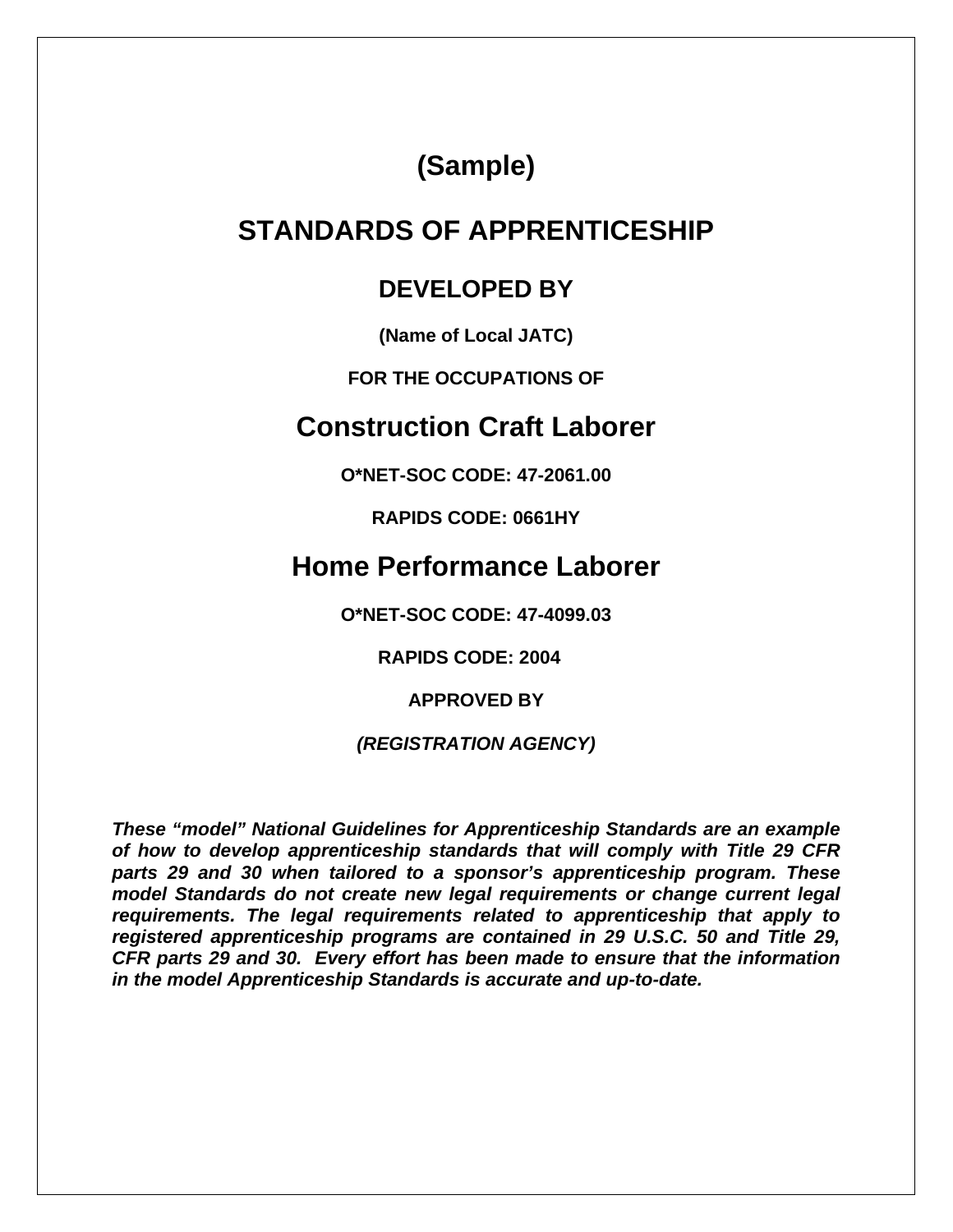#### **TABLE OF CONTENTS**

|                        | Page                                                  |
|------------------------|-------------------------------------------------------|
|                        |                                                       |
|                        |                                                       |
|                        |                                                       |
| <b>SECTION I.</b>      |                                                       |
| <b>SECTION II.</b>     |                                                       |
| <b>SECTION III.</b>    |                                                       |
| <b>SECTION IV.</b>     |                                                       |
| <b>SECTION V.</b>      |                                                       |
| <b>SECTION VI.</b>     |                                                       |
| <b>SECTION VII.</b>    |                                                       |
| <b>SECTION VIII.</b>   |                                                       |
| SECTION IX.            |                                                       |
| <b>SECTION X.</b>      |                                                       |
| <b>SECTION XI.</b>     |                                                       |
| <b>SECTION XII.</b>    |                                                       |
| <b>SECTION XIII.</b>   |                                                       |
| <b>SECTION XIV.</b>    |                                                       |
| <b>SECTION XV.</b>     |                                                       |
| <b>SECTION XVI.</b>    |                                                       |
| <b>SECTION XVII.</b>   |                                                       |
| <b>SECTION XVIII.</b>  |                                                       |
| <b>SECTION XIX.</b>    |                                                       |
| <b>SECTION XX.</b>     |                                                       |
| <b>SECTION XXI.</b>    |                                                       |
| <b>SECTION XXII.</b>   |                                                       |
| <b>SECTION XXIII.</b>  |                                                       |
| <b>SECTION XXIV.</b>   |                                                       |
| <b>SECTION XXV.</b>    | Transfer of an Apprentice and Training Obligations 12 |
| <b>SECTION XXVI.</b>   |                                                       |
| <b>SECTION XXVII.</b>  |                                                       |
| <b>SECTION XXVIII.</b> | Signature Page Adopting Apprenticeship Standards  15  |
|                        |                                                       |

Appendix A - Sample Work Process Schedule and Related Instruction Outline – Construction Craft Laborer and Home Performance Laborer

Appendix B - AER Sponsor Manual and Sample Apprenticeship Agreement

Appendix C - Template Affirmative Action Plan

Appendix D - Qualifications and Selection Procedures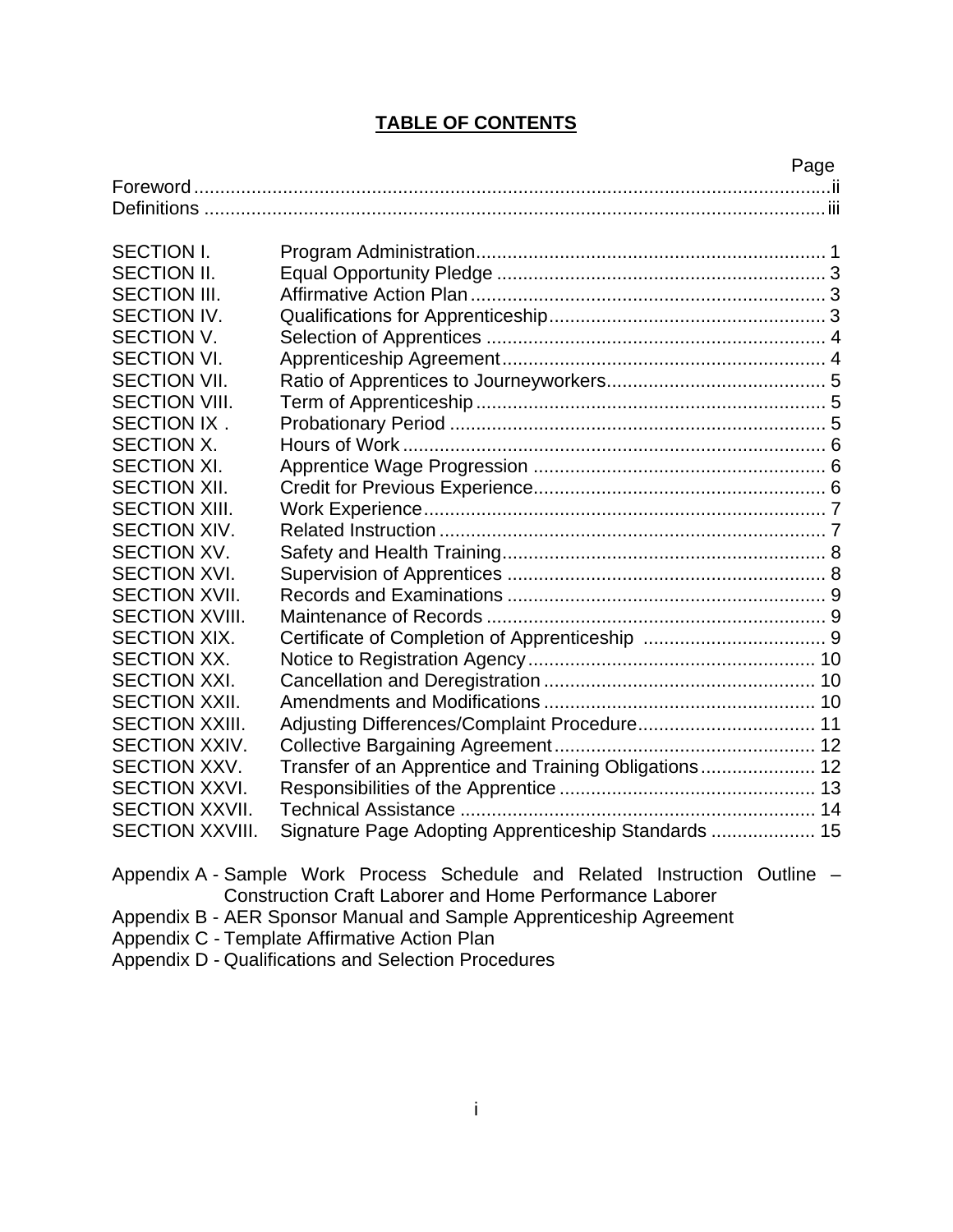#### **FOREWORD**

These [*insert name of Joint Apprenticeship and Training Committee (JATC)]* Apprenticeship Standards have as their objective, the training of Construction Craft Laborers and Home Performance Laborers skilled in all phases of their industries. The JATC recognizes that in order to accomplish this, there must be well-developed on-thejob learning combined with related instruction.

This recognition has resulted in the development of these Standards of Apprenticeship. They were developed in accordance with the basic standards recommended by the U S. Department of Labor, Office of Apprenticeship, as a basis from which JATCs can work to establish an apprenticeship training program that meets the particular needs of the area.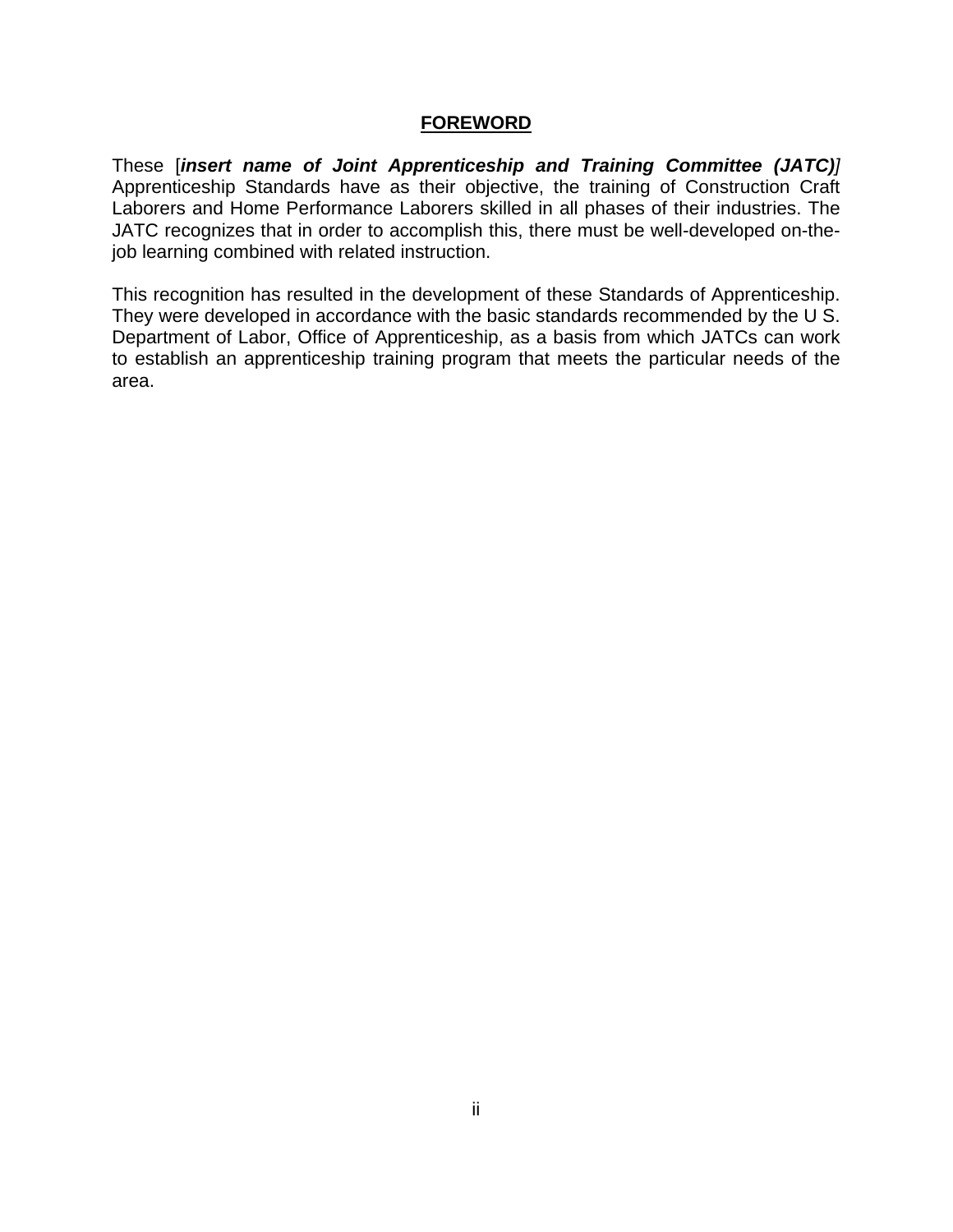#### **DEFINITIONS**

**APPRENTICE:** Any individual employed by the employer meeting the qualifications described in the Standards of Apprenticeship who has signed an Apprenticeship Agreement with the local Joint Apprenticeship and Training Committee (JATC*)* providing for training and related instruction under these Standards, and who is registered with the Registration Agency.

**APPRENTICE ELECTRONIC REGISTRATION (AER):** Is an electronic tool that allows for instantaneous transmission of apprentice data for more efficient registration of apprentices and provides Program Sponsors with a faster turnaround on their submissions and access to their apprenticeship program data.

**APPRENTICESHIP AGREEMENT:** The written agreement between the apprentice and the Joint Apprenticeship and Training Committee setting forth the responsibilities and obligations of all parties to the Apprenticeship Agreement with respect to the Apprentice's employment and training under these Standards. Each Apprenticeship Agreement must be registered with the Registration Agency.

**APPRENTICESHIP COMMITTEE (COMMITTEE):** Apprenticeship Committee (Committee) means those persons designated by the sponsor to act as an agent for the sponsor in the administration of the program. A committee may be either joint or non joint as follows:

(1) A joint committee is composed of an equal number of representatives of the employer(s) and of the employees represented by a bona fide collective bargaining agent(s).

**CERTIFICATE OF COMPLETION OF APPRENTICESHIP:** The Certificate of Completion of Apprenticeship issued by the Registration Agency to those registered apprentices certified and documented as successfully completing the apprentice training requirements outlined in these Standards of Apprenticeship.

**COLLECTIVE BARGAINING AGREEMENT:** The negotiated agreement between the Union and signatory employer that sets forth the terms and conditions of employment.

**COORDINATOR:** Means the person designated by the local JATC to perform the duties stated in the standards of apprenticeship.

**ELECTRONIC MEDIA:** Media that utilize electronics or electromechanical energy for the end user (audience) to access the content; and includes, but is not limited to, electronic storage media, transmission media, the Internet, extranet, lease lines, dial-up lines, private networks, and the physical movement of removable/transportable electronic media and/or interactive distance learning.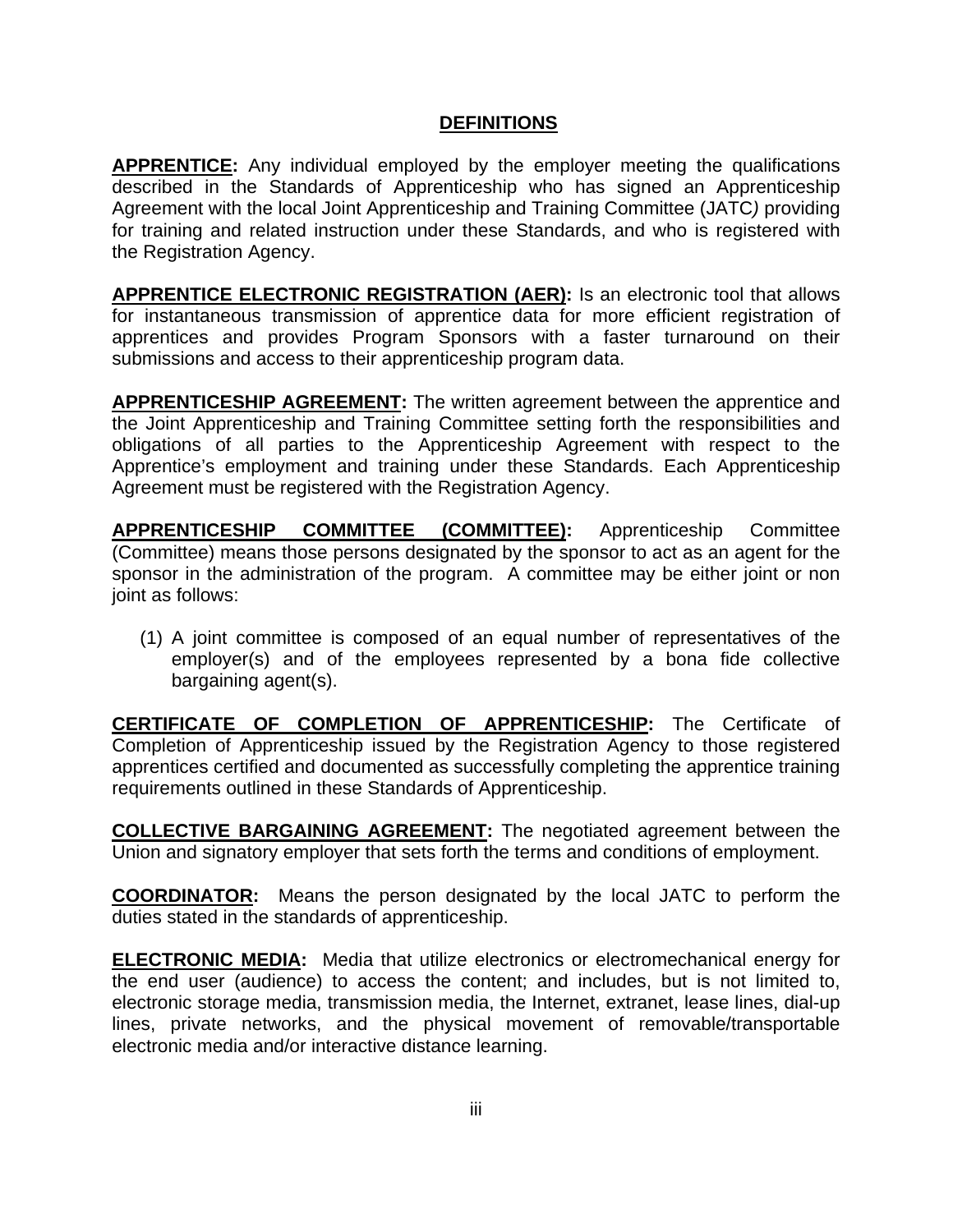**EMPLOYER:** Means any person or organization employing an apprentice whether or not such person or organization is a party to an Apprenticeship Agreement with the apprentice.

**HYBRID OCCUPATION:** The hybrid approach measures the individual apprentice's skill acquisition through a combination of specified minimum number of hours of on-thejob-learning and the successful demonstration of competency as described in a work process schedule.

**JOB CORPS CENTERS:** Any of the Federally-funded Job Corps Centers throughout the U.S. and Puerto Rico. Job Corps annually serves approximately 65,000 youth and young adults between 16-24 years of age. Sponsors who wish to hire Job Corps graduates trained in any occupation covered under these Standards, and who meets the minimum qualifications for apprenticeship, may do so via the *Direct Entry* provision described in *Appendix D Selection Procedures*. *(if applicable)*

**JOURNEYWORKER:** A worker who has attained a level of skill, abilities and competencies recognized within an industry as having mastered the skills and competencies required for the occupation. (Use of the term may also refer to a mentor, technician, specialist or other skilled worker who has documented sufficient skills and knowledge of an occupation, either through formal apprenticeship or through practical on-the-job experience and formal training.)

**O\*NET-SOC CODE:** The Occupational Information Network (O\*NET) codes and titles are based on the new Standard Occupational Classification (SOC) system mandated by the federal Office of Management and Budget for use in collecting statistical information on occupations. The O\*NET classification uses an 8-digit O\*NET-SOC code. Use of the SOC classification as a basis for the O\*NET codes ensures that O\*NET information can be readily linked to labor market information such as occupational employment and wage data at the national, State, and local levels.

**ON-THE-JOB LEARNING (OJL)**: Tasks learned on the job in which the apprentice must become proficient before a completion certificate is awarded. The learning must be through structured, supervised work experience.

**PROGRAM SPONSOR:** The local Joint Apprenticeship and Training Committee in whose name the Standards of Apprenticeship will be registered, and which will have the full responsibility for administration and operation of the apprenticeship program.

**REGISTERED APPRENTICESHIP PARTNERS INFORMATION DATA SYSTEM (RAPIDS):** The Federal system which provides for the automated collection, retention, updating, retrieval and summarization of information related to apprentices and apprenticeship programs.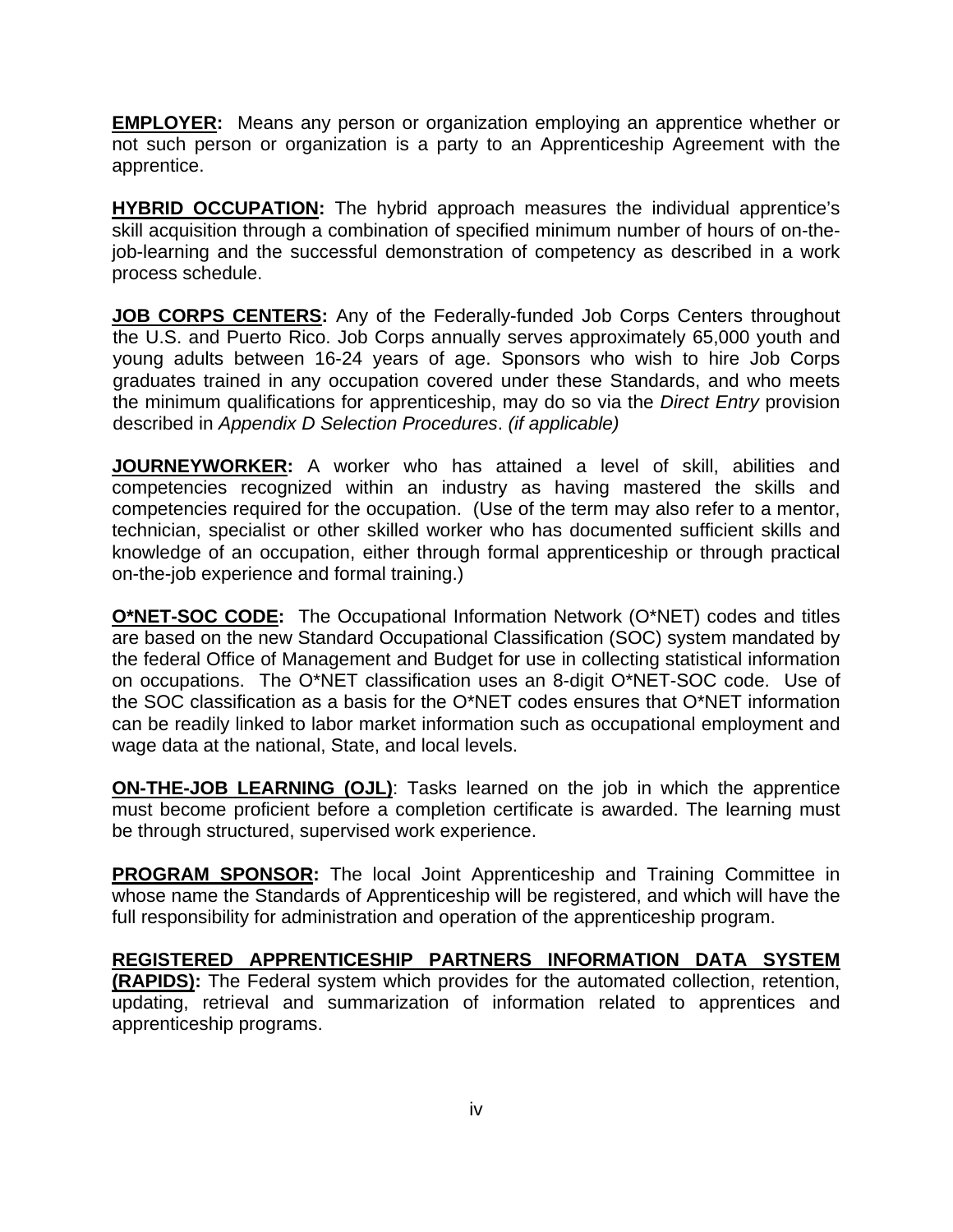**REGISTRATION AGENCY:** Means the U.S. Department of Labor, Office of Apprenticeship or a recognized State Apprenticeship Agency that has responsibility for registering apprenticeship programs and apprentices; providing technical assistance; conducting reviews for compliance with Title 29, CFR parts 29 and 30 and quality assurance assessments.

**RELATED INSTRUCTION:** An organized and systematic form of instruction designed to provide the apprentice with the knowledge of the theoretical and technical subjects related to the apprentice's occupation. Such instruction may be given in a classroom, through occupational or industrial courses, or by correspondence courses of equivalent value, electronic media, or other forms of self-study approved by the Registration Agency.

**STANDARDS OF APPRENTICESHIP:** This entire document including all appendices and attachments hereto, and any future modifications or additions approved by the Registration Agency.

**SUPERVISOR OF APPRENTICE(S):** An individual designated by the program sponsor to supervise or have charge and direction of an apprentice.

**TIME-BASED OCCUPATION:** The time-based approach measures skill acquisition through the individual apprentice's completion of at least 2,000 hours of on-the-job learning as described in a work process schedule. *(if applicable)* 

**TRANSFER:** A shift of apprenticeship agreement from one program to another or from one employer within a program to another employer within that same program, where there is agreement between the apprentice and the affected apprenticeship committee or program sponsor.

**UNION:** Means the Laborers' International Union of North America and any of its affiliated Local Unions party to an appropriate labor agreement between the parties.

**YOUTHBUILD U.S.A.:** YouthBuild is a youth and community development program that simultaneously addresses core issues facing low-income communities: housing, education, employment, crime prevention, and leadership development. In YouthBuild programs, low-income young people ages 16-24 work toward their GED or high school diploma, learn job skills and serve their communities by building affordable housing, and transform their own lives and roles in society. *(if applicable)*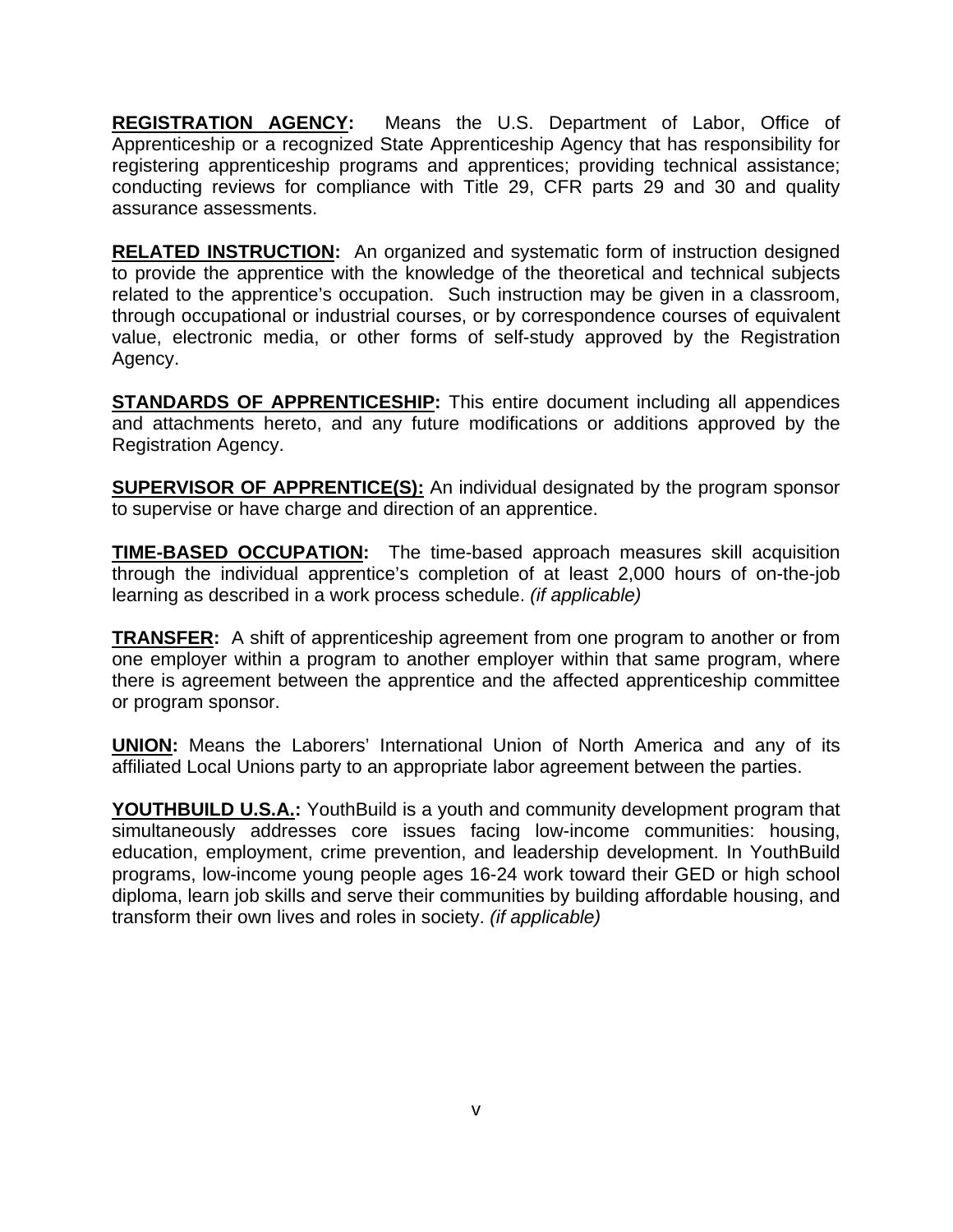### **SECTION I. - PROGRAM ADMINISTRATION** *(SAMPLE)*

Program Sponsors, at their discretion, may establish an Apprenticeship Training Committee (ATC) to carry out the responsibilities and duties required of a Program Sponsor as described in these Standards of Apprenticeship. If an ATC is established by the Program Sponsor, a list of the membership and the areas of expertise they represent must be provided to the Registration Agency. While the Office of Apprenticeship recommends that Program Sponsors utilize the services of an ATC, a Sponsor may also elect to administer the program without the services of an ATC.

#### **Structure of the Joint Apprenticeship and Training Committee (JATC)**

- A. Members of the JATC will be selected by the groups they represent.
- B. Membership will be composed of an equal number of representatives of the employer(s) and of the employees represented by a bona fide collective bargaining agent(s).
- C. Technical Assistance such as that from the U.S. Department of Labor, Office of Apprenticeship, State Apprenticeship Agencies, and vocational schools - may be requested to advise the JATC.

#### **Administrative Procedures:**

- A. The JATC will elect a Chairperson and a Secretary, and will determine the time and place of regular meetings which will take place every 6 months.
- B. The Chairperson and Secretary will have the power to vote on all questions affecting apprenticeship.
- C. When, in any year, the Chairperson of the JATC is a representative of the employer, then the Secretary will be a representative of the Union, or vice versa.

#### **Responsibilities of the Joint Apprenticeship and Training Committee:**

- A. Cooperate in the selection of apprentices as outlined in this program.
- B. Ensure that apprentices are under written Apprenticeship Agreements and register the local apprenticeship standards and agreements with the appropriate Registration Agency.
- C. Review and recommend apprenticeship activities in accordance with this program.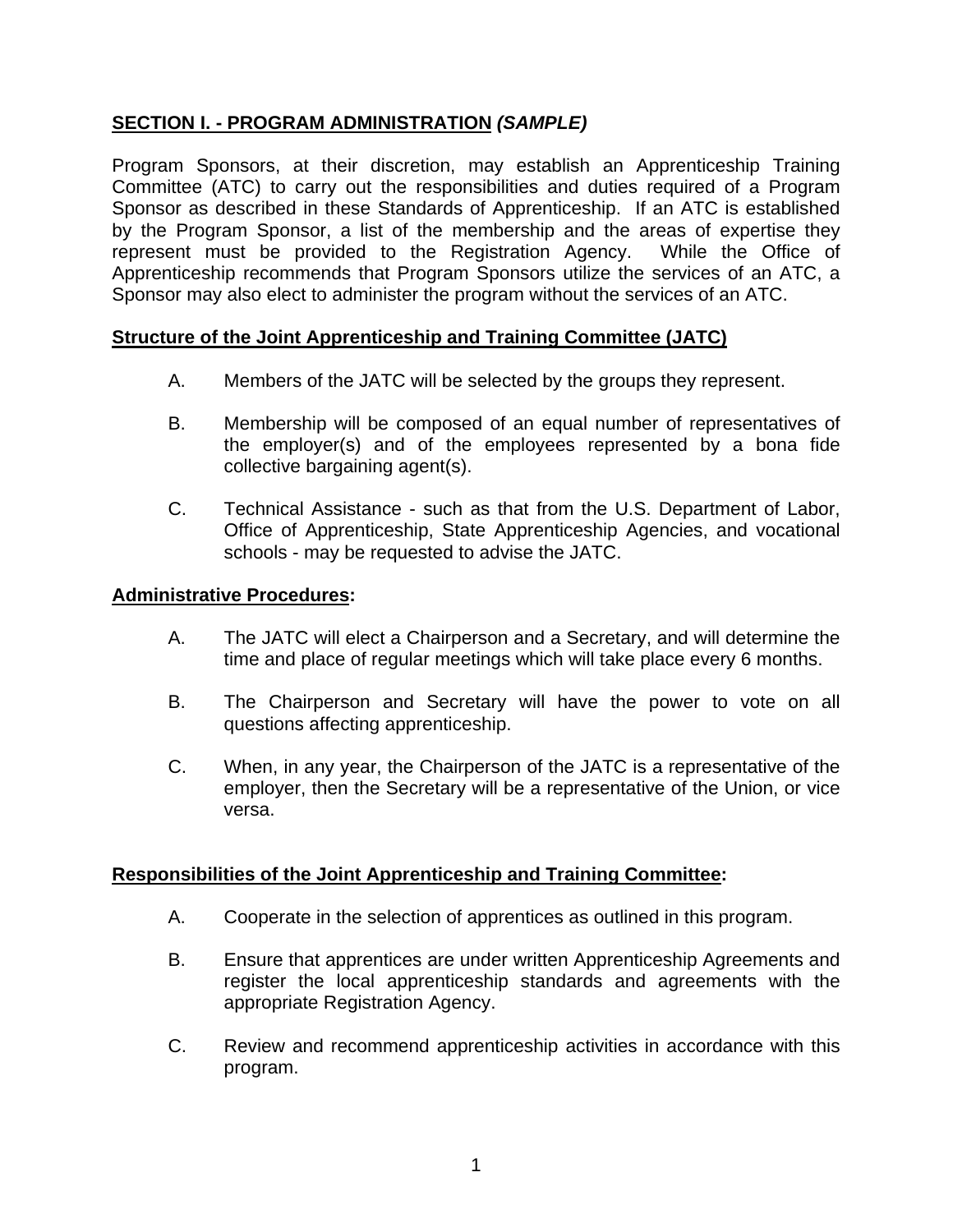- D. Establish the minimum standards of education and experience required of apprentices using the recognized national standard as the minimal requirement on which all new standards are based.
- E. Meet at least every four months to review records and progress of each apprentice in training and recommend improvement or modification in training schedules, schooling and other training activities. Written minutes of the meeting will be kept.
- F. Determine the quality and quantity of experience on the job which apprentices should have and to make every effort toward their obtaining it. The national guidelines must be used as the minimum reference criteria for on the job requirements.
- G. Hear and resolve all complaints of violation of Apprenticeship Agreements.
- H. Arrange assessments and evaluations for determining the apprentice's progress in manipulative skills and technical knowledge.
- I. Maintain a record of all apprentices, showing their education, experience, and progress in learning the occupation.
- J. Determine the physical fitness of qualified applicants to perform the work of the occupation that may require a medical examination prior to their employment as apprentices.
- K. Advise apprentices on the need for accident prevention and provide instruction with respect to safety in the workplace.
- L. Certify to the local union and management that apprentices have successfully completed their apprenticeship program.
- M. Notify the appropriate Registration Agency of all new apprentices to be registered, credit granted, suspensions for any reason, reinstatements, extensions, completions and cancellations with explanation of causes and notice of completions of Apprenticeship Agreements.
- N. Supervise all the provisions of the local standards and be responsible, in general, for the successful operation of the standards by performing the duties here, listed by cooperating with public and private agencies which can be of assistance by obtaining publicity to develop public support of apprenticeship and by keeping in constant touch with all parties concerned; apprentices, employers and journeyworkers.
- O. Provide apprentices with a copy of the written rules and policies and the apprentice will sign an acknowledgment receipt of same. This procedure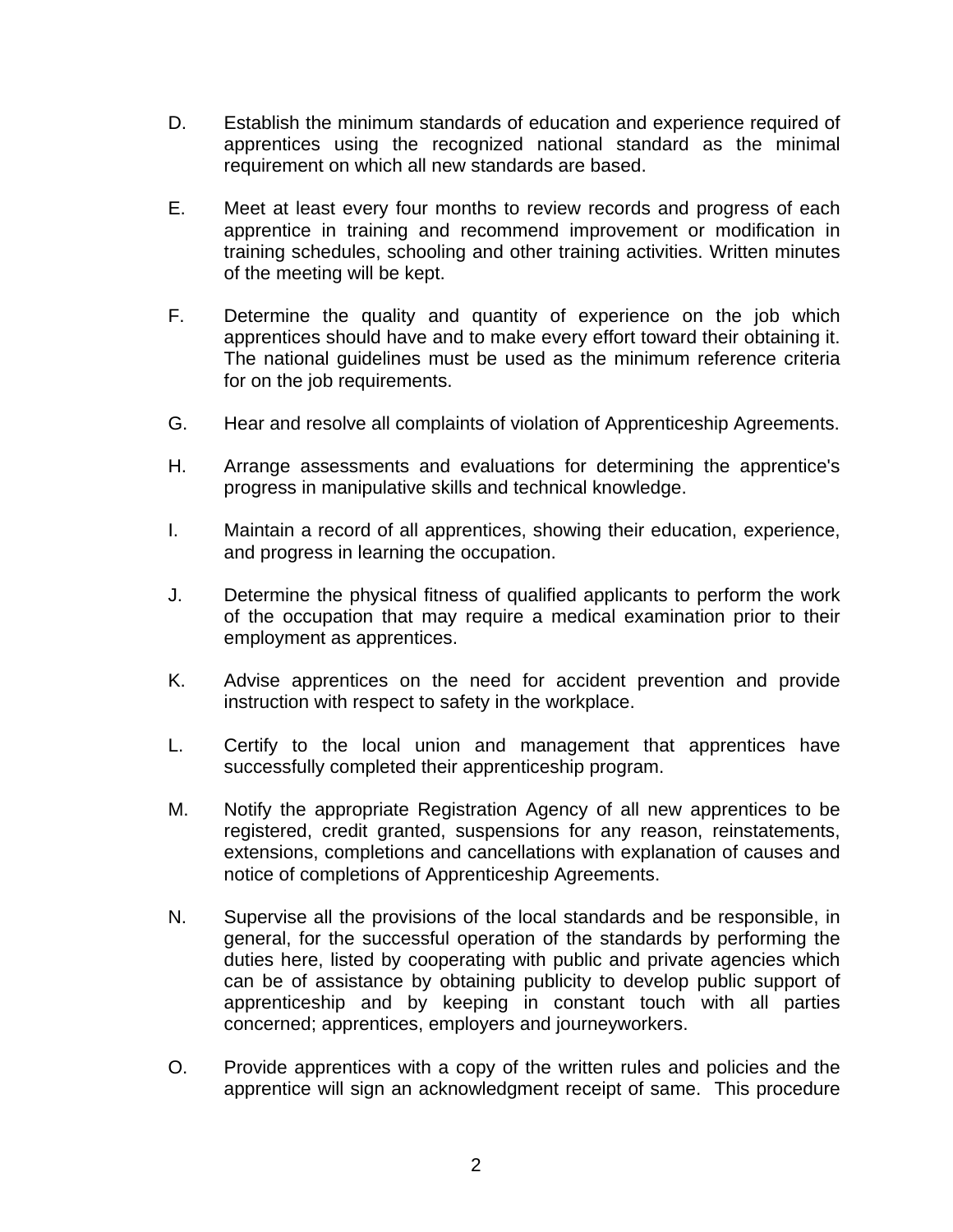#### **SECTION II. - EQUAL OPPORTUNITY PLEDGE – Title 29 CFR 29.5(b)(21) and 30.3(b)**

The recruitment, selection, employment, and training of apprentices during their apprenticeship, shall be without discrimination because of race, color, religion, national origin, age, or sex. The JATC will take affirmative action to provide equal opportunity in apprenticeship and will operate the apprenticeship program as required under Title 29 of the Code of Federal Regulations (CFR), part 30, as amended (insert state regulations here, if applicable).

#### **SECTION III. - AFFIRMATIVE ACTION PLAN – Title 29 CFR 29.5(b)(21) and 30.4**

If the Sponsor employs five or more apprentices, the local JATC will adopt an Affirmative Action Plan and Selection Procedures as required under Title 29, CFR, part 30. It will be attached as Appendix C.

#### **SECTION IV. - QUALIFICATIONS FOR APPRENTICESHIP – Title 29 CFR 29.5(b)(10) (EXAMPLES)**

Applicants will meet the following minimum qualifications:

A. Age

The JATC will establish qualifications regarding minimum age limits. (Applicant must provide evidence of minimum age respecting any applicable State Laws or regulations.) Apprentices must not be less than 16 years of age.

B. Education

A high school diploma or GED equivalency is required. Applicant must provide an official transcript(s) for high school and post high school education and training. All GED records must be submitted if applicable.

Applicants must submit a DD-214 to verify military training and/or experience if they are a veteran and wish to receive consideration for such training/experience.

C. Physical

Applicants will be physically capable of performing the essential functions of the apprenticeship program, with or without a reasonable accommodation, and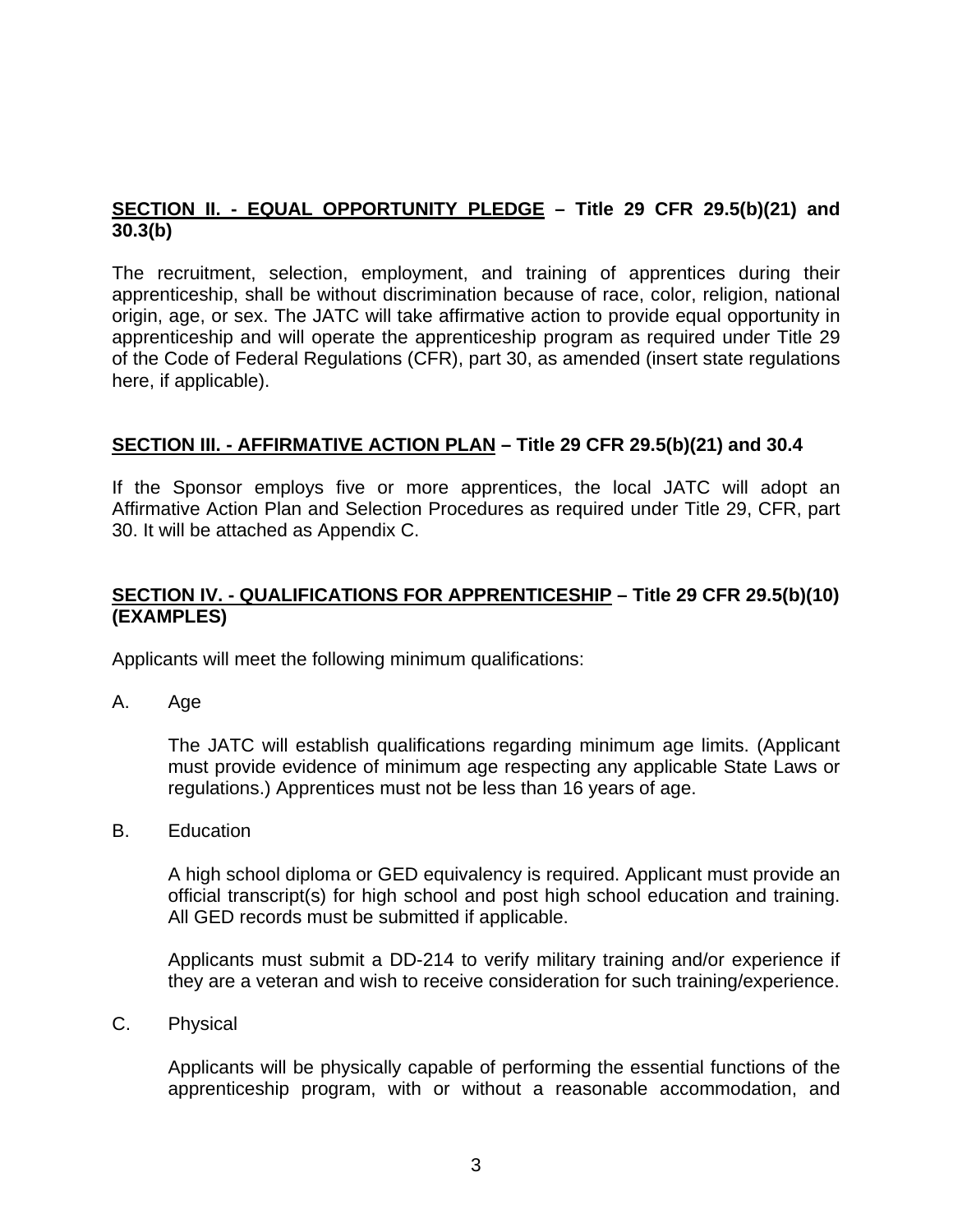without posing a direct threat to the health and safety of the individual or others.

Applicants will pass a [physical agility test, fitness test, or screen for the current illegal use of drugs (**select all, some, or none, if applicable**)] on acceptance into the program and prior to being employed.

D. Aptitude Test

All applicants must pass each section of (**INSERT TEST IF APPLICABLE**).

E. Others

As appropriate.

#### **SECTION V. - SELECTION OF APPRENTICES – Title 29 CFR 30.5**

Selection into the apprenticeship program will be in accordance with the selection procedures made a part of these Standards (Appendix D).

#### **SECTION VI. - APPRENTICESHIP AGREEMENT – Title 29 CFR 29.3(d) and (e) and 29.5(b)(11)**

After an applicant for apprenticeship has been selected, but before employment as an apprentice or enrollment in related instruction, the apprentice will be covered by a written apprenticeship agreement (Appendix B) signed by the JATC and the apprentice and approved by and registered with the Registration Agency. Such agreement will contain a statement making the terms and conditions of these standards a part of the agreement as though expressly written therein. A copy of each Apprenticeship Agreement will be furnished to the apprentice, the JATC, the Registration Agency, and the employer and the union, if appropriate.

An additional copy of the Apprenticeship Agreement will be provided to the Veteran's State Approving Agency for those veteran apprentices desiring access to any benefits to which they are entitled.

Prior to signing the Apprenticeship Agreement, each selected applicant will be given an opportunity to read and review these Standards, the JATC's written rules and policies, the Apprenticeship Agreement and the sections of the Collective Bargaining Agreement (CBA) that pertain to apprenticeship.

The Registration Agency will be advised within forty-five (45) days of the execution of each Apprenticeship Agreement and will be given all the information required for registering the apprentice.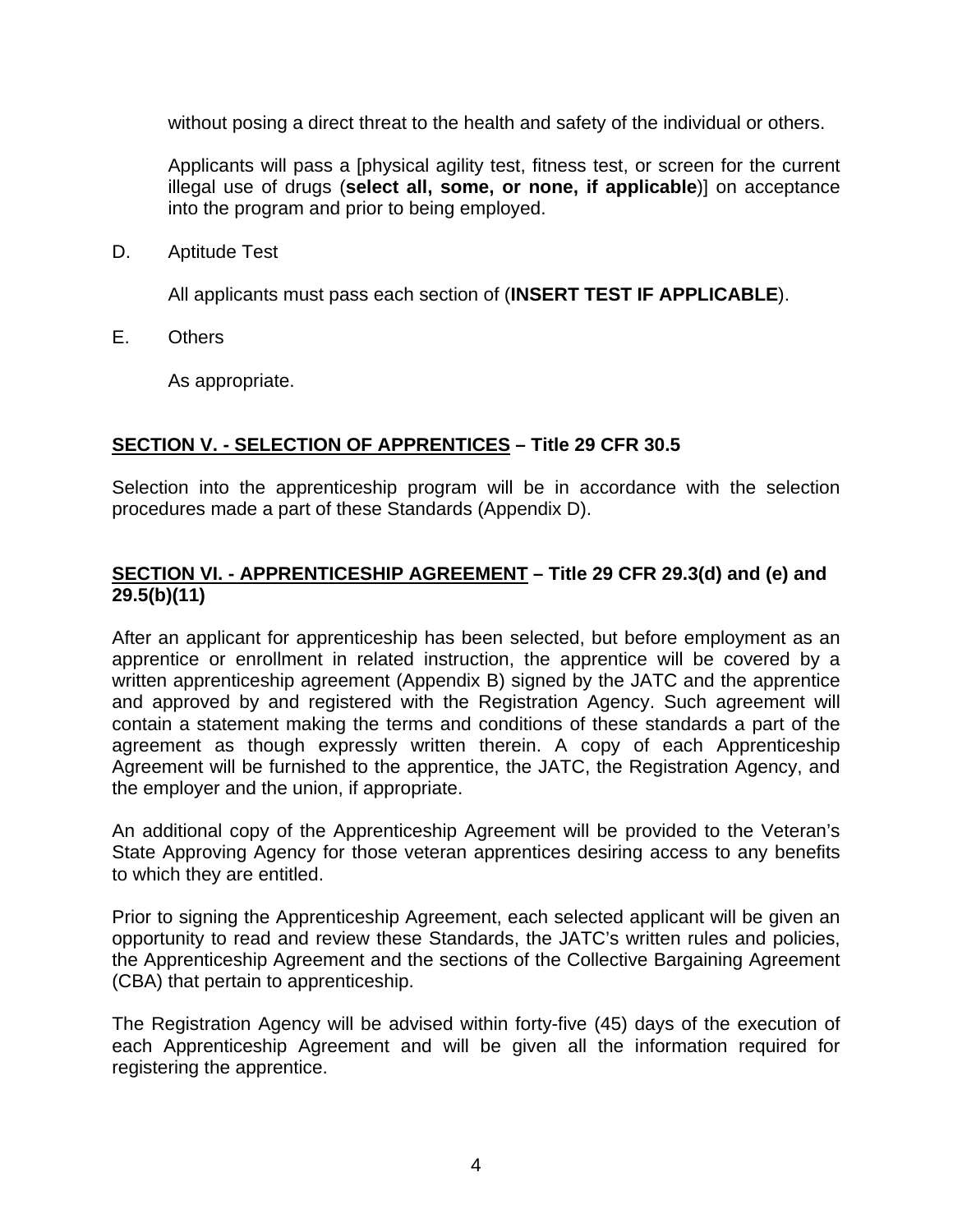#### **SECTION VII. - RATIO OF APPRENTICES TO JOURNEYWORKERS – Title 29 CFR 29.5(b)(7)**

A numeric ratio of apprentices to journeyworkers consistent with proper supervision, training, safety, and continuity of employment and applicable provisions in collective bargaining agreements, except where such ratios are expressly prohibited by the collective bargaining agreements. This ratio should provide the number of Construction Craft Laborers or Home Performance Laborers necessary for the future needs of the employer. The ratio language must be specific and clearly described as to its application on the job site, workforce, department or plant. The ratio of apprentices to journeyworkers will be **(INSERT NUMBER)** apprentices to **(INSERT NUMBER)** journeyworkers.

## **SECTION VIII. - TERM OF APPRENTICESHIP – Title 29 CFR 29.5(b)(2)**

#### Construction Craft Laborer

The term of the Construction Craft Laborer occupation will be approximately two years with an on-the-job learning (OJL) attainment of 4,000 – 5,100 hours supplemented by the required hours of related instruction as stated on the Sample Work Process Schedule and Related Instruction Outline (Appendix A). Full credit will be given for the probationary period.

#### Home Performance Laborer

The term of the Home Performance Laborer Apprenticeship Program will be approximately two years with an on-the-job learning (OJL) attainment of 2,000 hours supplemented by the required hours of related instruction as stated on the Sample Work Process Schedule and Related Instruction Outline (Appendix A). Full credit will be given for the probationary period.

#### **SECTION IX. - PROBATIONARY PERIOD – Title 29 CFR 29.5(b)(8), (b)(20)**

All applicants selected for apprenticeship will serve a probationary period. Applicants in the Construction Craft Laborer apprenticeship will serve a probationary period not less than the 500 hours of OJL or one-year (1), whichever is shorter.

Applicants in the Home Performance Laborer apprenticeship will serve a probationary period not less than the 250 hours of OJL or one-year (1), whichever is shorter.

During the probationary period either the apprentice or the JATC may terminate the Apprenticeship Agreement, without stated cause, by notifying the other party in writing. The records for each probationary apprentice will be reviewed prior to the end of the probationary period. Records may consist of periodic reports regarding progression made in both the OJL and related instruction, and any disciplinary action taken during the probationary period.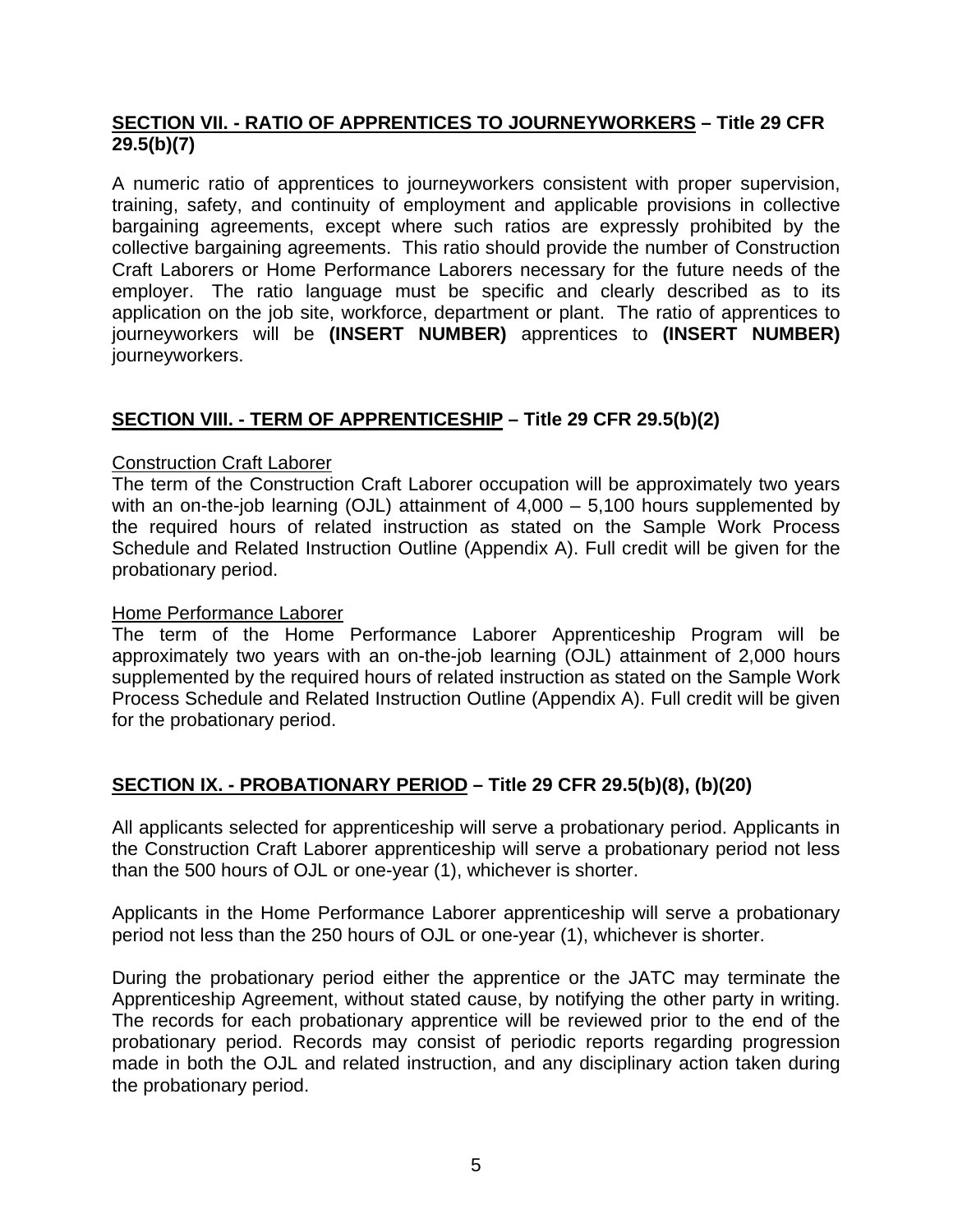Any probationary apprentice evaluated as satisfactory after a review of the probationary period will be given full credit for the probationary period and continue in the program. After the probationary period the Apprenticeship Agreement may be canceled at the request of the apprentice, or may be suspended or canceled by the JATC for reasonable cause after documented due notice to the apprentice and a reasonable opportunity for corrective action. In such cases, the JATC will provide written notice to the apprentice and to the Registration Agency of the final action taken.

#### **SECTION X. - HOURS OF WORK**

Apprentices will generally work the same hours as journeyworkers, except that no apprentice will be allowed to work overtime if it interferes with attendance in related instruction classes.

Apprentices who do not complete the required hours of OJL during a given segment will have the term of that segment extended until the required number of hours of training are accrued.

#### **SECTION XI. - APPRENTICE WAGE PROGRESSION – Title 29 CFR 29.5(b)(5)**

Apprentices will be paid a progressively increasing schedule of wages during their apprenticeship based on the acquisition of increased skill and competence on the job and in related instruction. Before an apprentice is advanced to the next segment of training or to journeyworker status, the JATC will evaluate all progress to determine whether advancement has been earned by satisfactory performance in their OJL and in related instruction courses. In determining whether satisfactory progress has been made, the JATC will be guided by the work experience and related instruction records and reports.

The progressive wage schedule will be an increasing percentage of the journeyworker wage rate as established in the CBA. The percentages that will be applied to the applicable journeyworker rate are shown on the attached Sample Work Process Schedule and Related Instruction Outline (Appendix A). In no case will the starting wages of apprentices be less than that required by any minimum wage law which may be applicable.

#### **SECTION XII. - CREDIT FOR PREVIOUS EXPERIENCE – Title 29 CFR 29.5(b)(12) and 30.4(c)(8)**

The JATC may grant credit towards the term of apprenticeship to new apprentices who demonstrate previous acquisition of skills or knowledge equivalent to that which would be received under these Standards. Apprentice applicants seeking credit for previous experience gained outside the supervision of the JATC must submit the request at the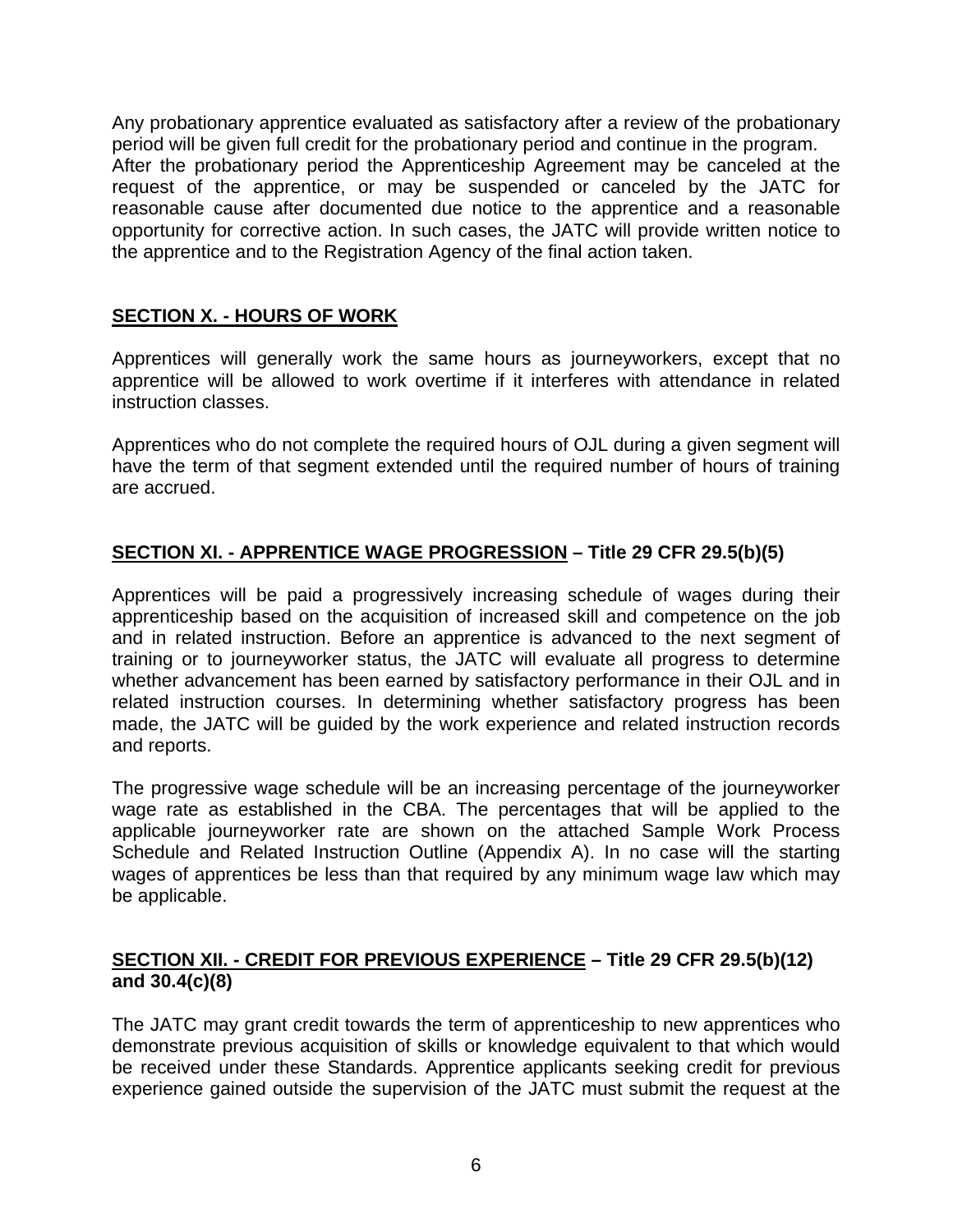time of application and furnish such records, affidavits, and other (**INSERT REQUIREMENTS**) to substantiate the claim. Applicants requesting such credit who are selected into the apprenticeship program will start at the beginning wage rate. The request for credit will be evaluated and a determination made by the JATC during the probationary period when actual on-the-job and related instruction performance can be examined. Prior to completion of the probationary period, the amount of credit to be awarded will be determined after review of the apprentice's previous work and training/education record and evaluation of the apprentice's performance and demonstrated skill and knowledge during the probationary period.

An apprentice granted credit will be advanced to the wage rate designated for the period to which such credit accrues. The Registration Agency will be advised of any credit granted and the wage rate to which the apprentice is advanced.

The granting of advanced standing will be uniformly applied to all apprentices.

## **SECTION XIII. - WORK EXPERIENCE – Title 29 CFR 29.5(b)(3) and 30.8**

During the apprenticeship the apprentice will receive such OJL and related instruction in all phases of the occupation necessary to develop the skill and proficiency of a skilled journeyworker. The OJL will be under the direction and guidance of the supervisor of apprentice(s).

#### **SECTION XIV. - RELATED INSTRUCTION – Title 29 CFR 29.5(b)(4)**

During each segment of training each apprentice is required to participate in coursework related to the job as outlined in Appendix A. For each occupation, the recommended term of apprenticeship will include no less than 144 hours of related instruction for each year of the apprenticeship. Apprentices agree to take such courses as the JATC deems advisable. The JATC will secure the instructional aids and equipment it deems necessary to provide quality instruction. In cities, towns or areas having no vocational school or other schools that can furnish related instruction; the apprentice may be required to take an alternate form of instruction that meets the approval of the JATC and Registration Agency.

Apprentices **will not** be paid for hours spent attending related instruction classes.

If applicable, the JATC will inform each apprentice of the availability of college credit through the (*insert the names of educational institutions which will offer college credit*).

Any apprentice who is absent from related instruction classes, unless officially excused, will satisfactorily complete all course work missed before being advanced to the next period of training. In cases of failure of an apprentice to fulfill the obligations regarding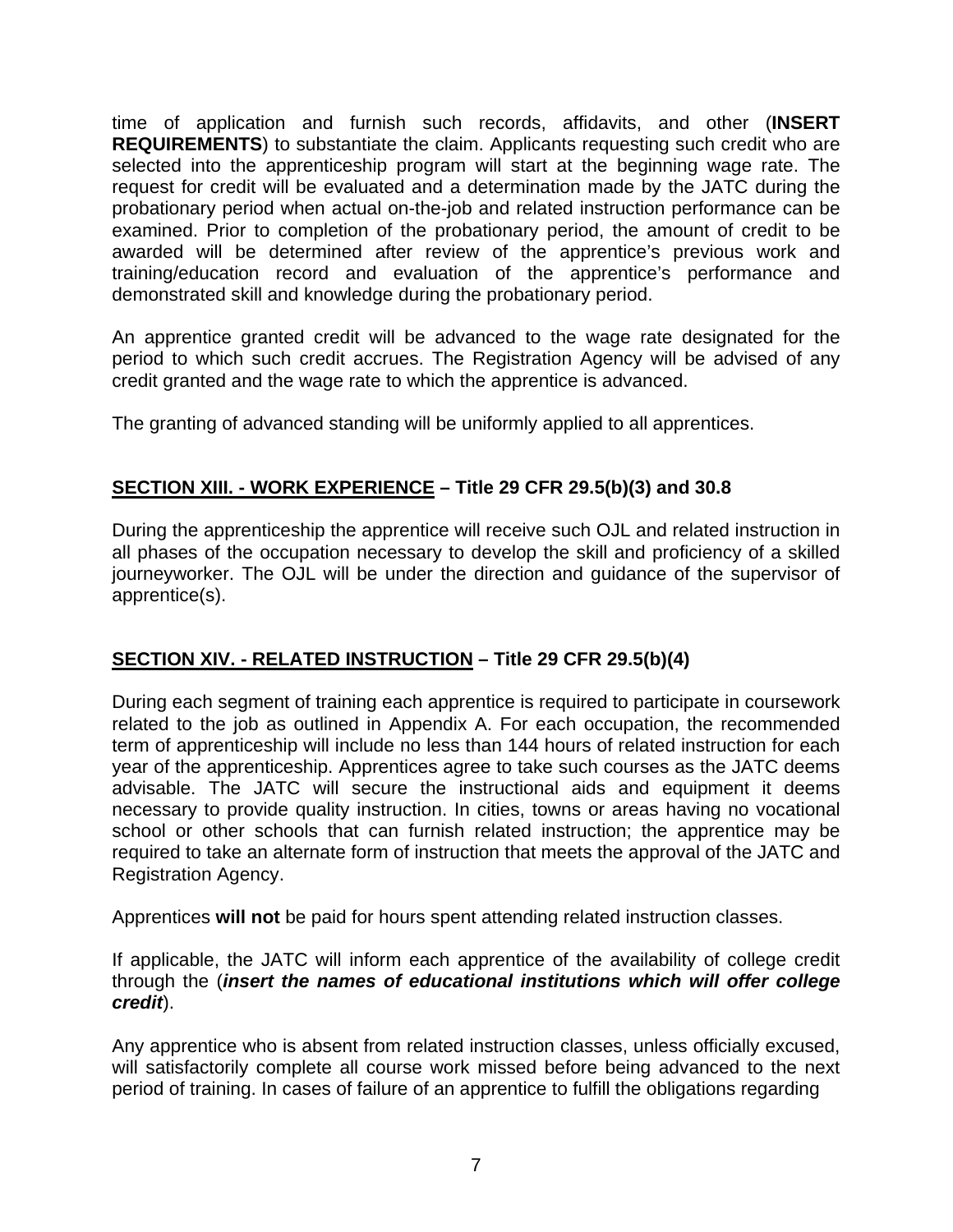related instruction training (or OJL) without due cause, the JATC will take appropriate disciplinary action and may terminate the Apprenticeship Agreement after due notice to the apprentice and opportunity for corrective action.

To the extent possible, related instruction will be closely correlated with the practical experience and training received on the job. The JATC will monitor and document the apprentice's progress in related instruction classes.

The JATC will secure competent instructors whose knowledge, experience, and ability to teach will be carefully examined and monitored. Apprentice instructors must meet their State Department of Education's requirements for vocational-technical instructor or be a subject matter expert and be credentialed as an instructor through LIUNA Training and Education Fund (LIUNA Training).

If applicable, when possible, the JATC may require the instructors to attend the LIUNA Training Annual Instructor Conference (AIC) and other necessary training required by the JATC. The JATC will require instructors to maintain their LIUNA Training Instructor credential.

## **SECTION XV. - SAFETY AND HEALTH TRAINING – Title 29 CFR 29.5(b)(9)**

All apprentices will receive instruction in safe and healthful work practices both on-thejob and in related instruction that are in compliance with the Occupational Safety and Health Standards promulgated by the Secretary of Labor under 29 U.S.C. 651 et seq., as amended, dated December 29, 1970, and subsequent amendments to that law, or State Standards that have been found to be at least as effective as the Federal Standards.

Apprentices will be taught that accident prevention is very largely a matter of education, vigilance, and cooperation and that they should strive at all times to conduct themselves in their work to ensure their own safety and that of their fellow workers.

#### **SECTION XVI. - SUPERVISION OF APPRENTICES – Title 29 CFR 29.5(b)(14)**

The JATC will be responsible for the training of the apprentice on the job. Apprentices will be under the general supervision of the employer and under the direct supervision of the journeyworker to whom they are assigned. The supervisor of apprentice(s) designated by the employer will, with the advice and assistance of the JATC, be responsible for the apprentice's work assignments ensuring the apprentice is working under the supervision of a skilled journeyworker, evaluation of work performance, and completion and submittal of progress reports to the JATC.

No apprentice will be allowed to work without direct journeyworker supervision.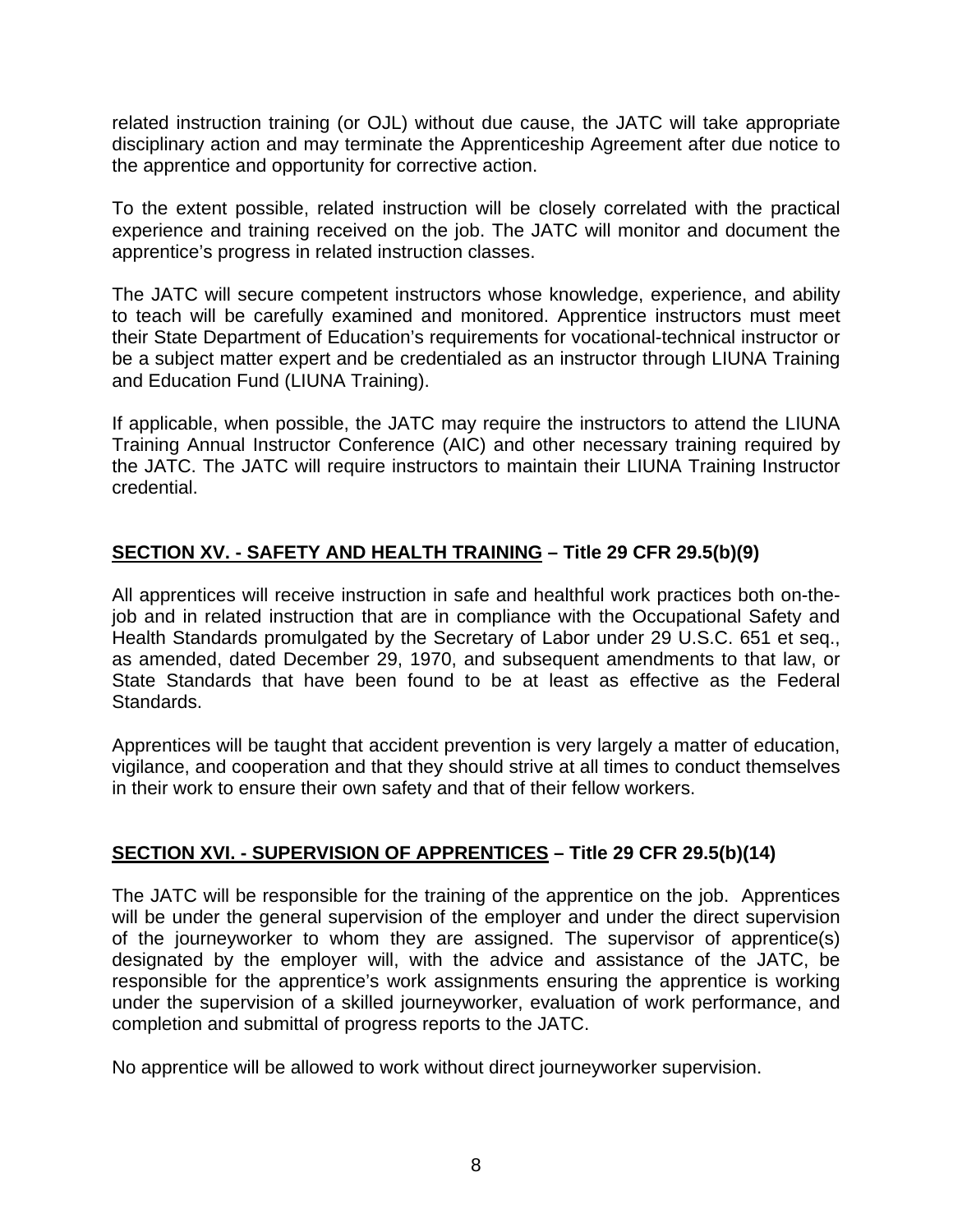## **SECTION XVII. - RECORDS AND EXAMINATIONS – Title 29 CFR 29.5(b)(6)**

Each apprentice may be responsible for maintaining a record of his/her work experience/training on the job and in related instruction and for having this record verified by his/her supervisor at the end of each week. The apprentice will authorize an effective release of their completed related instruction records from the local school authorities to the JATC. The record cards and all data, written records of progress evaluations, corrective and final actions pertaining to the apprenticeship, will be maintained by and will be the property of the JATC. This record will be included in each apprentice's record file maintained by the JATC.

Before each period of advancement, or at any other time when conditions warrant, the JATC will evaluate the apprentice's record to determine whether he/she has made satisfactory progress. If an apprentice's related instruction or on-the-job progress is found to be unsatisfactory, the JATC may determine whether the apprentice will continue in a probationary status, or require the apprentice to repeat a process or series of processes before advancing to the next wage classification. In such cases, the JATC will initiate a performance improvement plan with the apprentice.

Should it be found that the apprentice does not have the ability or desire to continue the training to become a journeyworker, the JATC will, after the apprentice has been given adequate assistance and opportunity for corrective action, terminate the Apprenticeship Agreement.

#### **SECTION XVIII. - MAINTENANCE OF RECORDS – Title 29 CFR 29.5(b)(23)**

The JATC will maintain for a period of five (5) years from the date of last action, all records relating to apprentice applications (whether selected or not), the employment and training of apprentices, and any other information relevant to the operation of the program. This includes, but is not limited to, records on the recruitment, application and selection of apprentices, and records on the apprentice's job assignments, promotions, demotions, layoffs, terminations, rate of pay, or other forms of compensation, hours of work and training, evaluations, and other relevant data. The records will permit identification of minority and female (minority and non-minority) participants. These records will be made available on request to the Registration Agency.

#### **SECTION XIX. - CERTIFICATE OF COMPLETION OF APPRENTICESHIP – Title 29 CFR 29.5(b)(15)**

Upon satisfactory completion of the requirements of the apprenticeship program as established in these Standards, the JATC will so certify in writing to the Registration Agency and request that a Certificate of Completion of Apprenticeship be awarded to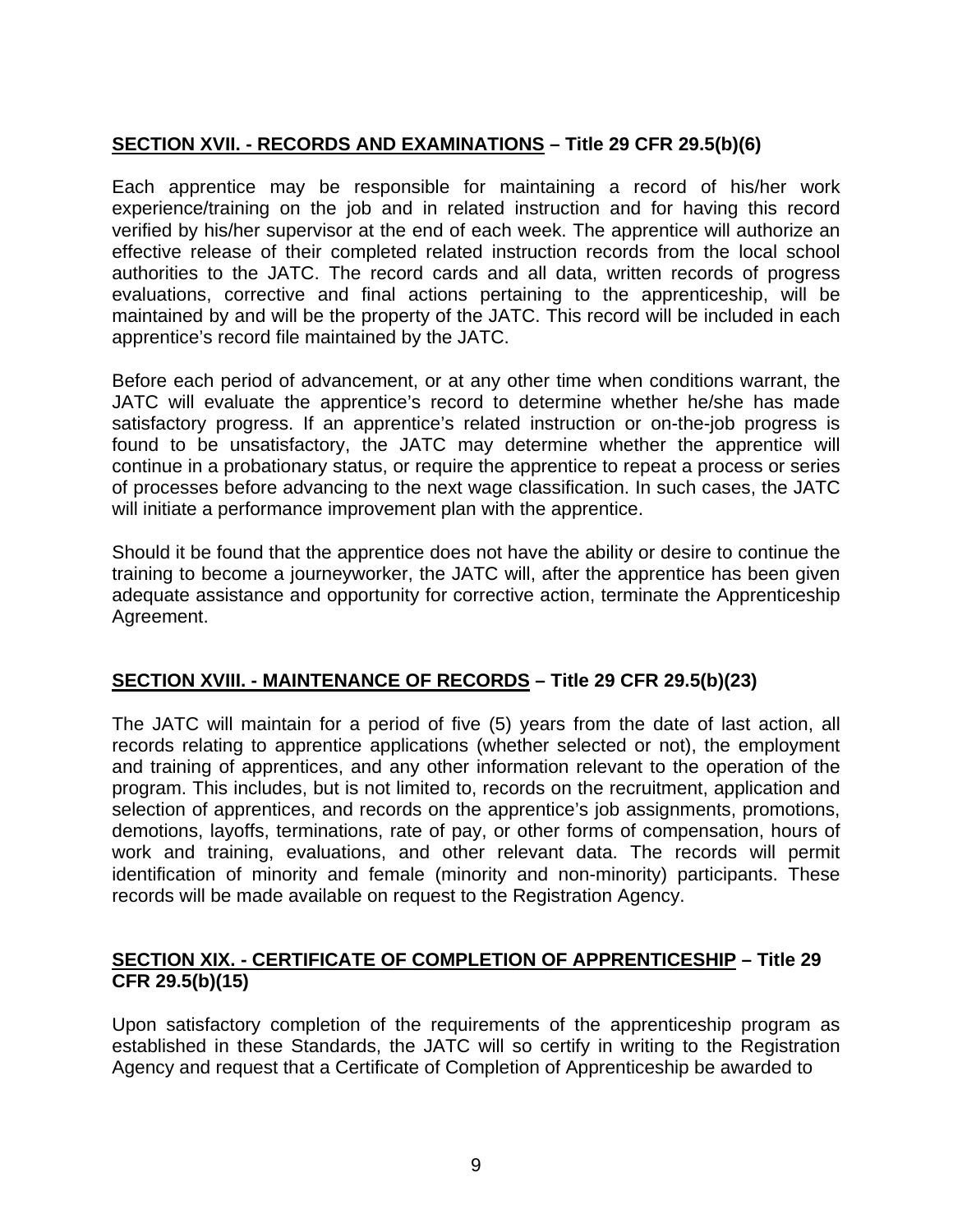the completing apprentice(s). Such requests will be accompanied by the appropriate documentation for both the OJL and the related instruction as may be required by the Registration Agency.

#### **SECTION XX. - NOTICE TO REGISTRATION AGENCY – Title 29 CFR 29.3(2)(d) and 29.5(b)(19)**

The Registration Agency will be notified within forty-five (45) days of all new apprentices to be registered, credit granted, suspensions for any reason, reinstatements, extensions, modifications, completions, cancellations, and terminations of Apprenticeship Agreements and causes.

#### **SECTION XXI. - CANCELLATION AND DEREGISTRATION – Title 29 CFR 29.5(b)(18)**

These Standards will, upon adoption by the JATC be submitted to the Registration Agency for approval. Such approval will be acquired before implementation of the program.

**(INSERT NAME OF LOCAL JATC)** reserves the right to discontinue at any time the apprenticeship program set forth herein. The Registration Agency will be notified promptly in writing of any decision to cancel the program.

Deregistration of these Standards may be initiated by the Registration Agency for failure of the JATC to abide by the provisions herein. Such deregistration will be in accordance with the Registration Agency's regulations and procedures.

Within fifteen (15) days of cancellation of the apprenticeship program (whether voluntary or involuntary), the JATC will notify each apprentice of the cancellation and the effect of same. This notification will conform to the requirements of Title 29, CFR part 29.8.

#### **SECTION XXII. - AMENDMENTS OR MODIFICATIONS – Title 29 CFR 29.5(b)(18)**

These Standards may be amended or modified at any time by joint agreement between The Laborers' International Union of North America and The Associated General Contractors of America provided that no amendment or modification adopted will alter any Apprenticeship Agreement in force at the time without the consent of all parties. Such amendment or modification will be submitted to the JATC for approval and will then be submitted to the Registration Agency for approval and registration prior to being placed in effect. A copy of each amendment or modification adopted will be furnished to each apprentice to whom the amendment or modification applies.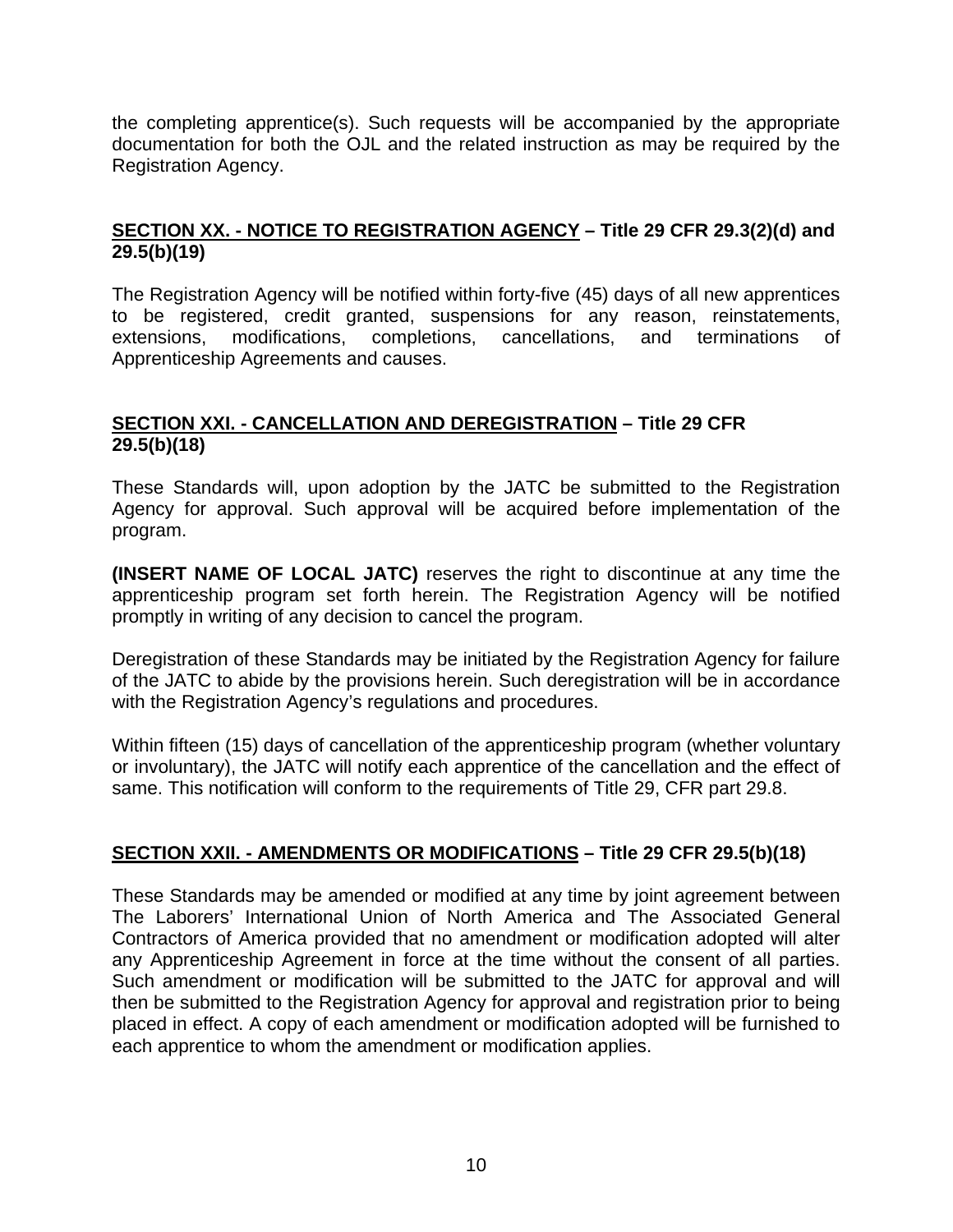#### **SECTION XXIII. - ADJUSTING DIFFERENCES/COMPLAINT PROCEDURE - Title 29 CFR 29.5(b)(22), 29.7(k) and 30.11**

The JATC will have full authority to supervise the enforcement of these Standards. Its decision will be final and binding on the employer, the union, and the apprentice, unless otherwise noted below.

If an applicant or an apprentice believes an issue exists that adversely affects his/her participation in the apprenticeship program or violates the provisions of the Apprenticeship Agreement or Standards, relief may be sought through one or more of the following avenues, based on the nature of the issue:

#### **Title 29 CFR 29.7(k)**

For issues regarding wages, hours, working conditions, and other issues covered by the CBA, apprentices may seek resolution through the applicable Grievance and Arbitration procedures contained in the Articles of the CBA.

The JATC will hear and resolve all complaints of violations concerning the Apprenticeship Agreement and the registered Apprenticeship Standards, for which written notification is received within fifteen (15) days of violations. The JATC will make such rulings as it deems necessary in each individual case and within thirty (30) days of receiving the written notification. Either party to the Apprenticeship Agreement may consult with the Registration Agency for an interpretation of any provision of these Standards over which differences occur. The name and address of the appropriate authority to receive, process and make disposition of complaints is: (*JATC should insert applicable information here*).

#### **Title 29 CFR 30.11**

Any apprentice or applicant for apprenticeship who believes that he/she has been discriminated against on the basis of race, color, religion, national origin, or sex, with regard to apprenticeship or that the equal opportunity standards with respect to his/her selection have not been followed in the operation of an apprenticeship program, may personally or through an authorized representative, file a complaint with the Registration Agency or, at the apprentice or applicant's election, with the private review body established by the JATC (if applicable).

The complaint will be in writing and will be signed by the complainant. It must include the name, address, and telephone number of the person allegedly discriminated against, the JATC involved, and a brief description of the circumstances of the failure to apply equal opportunity standards.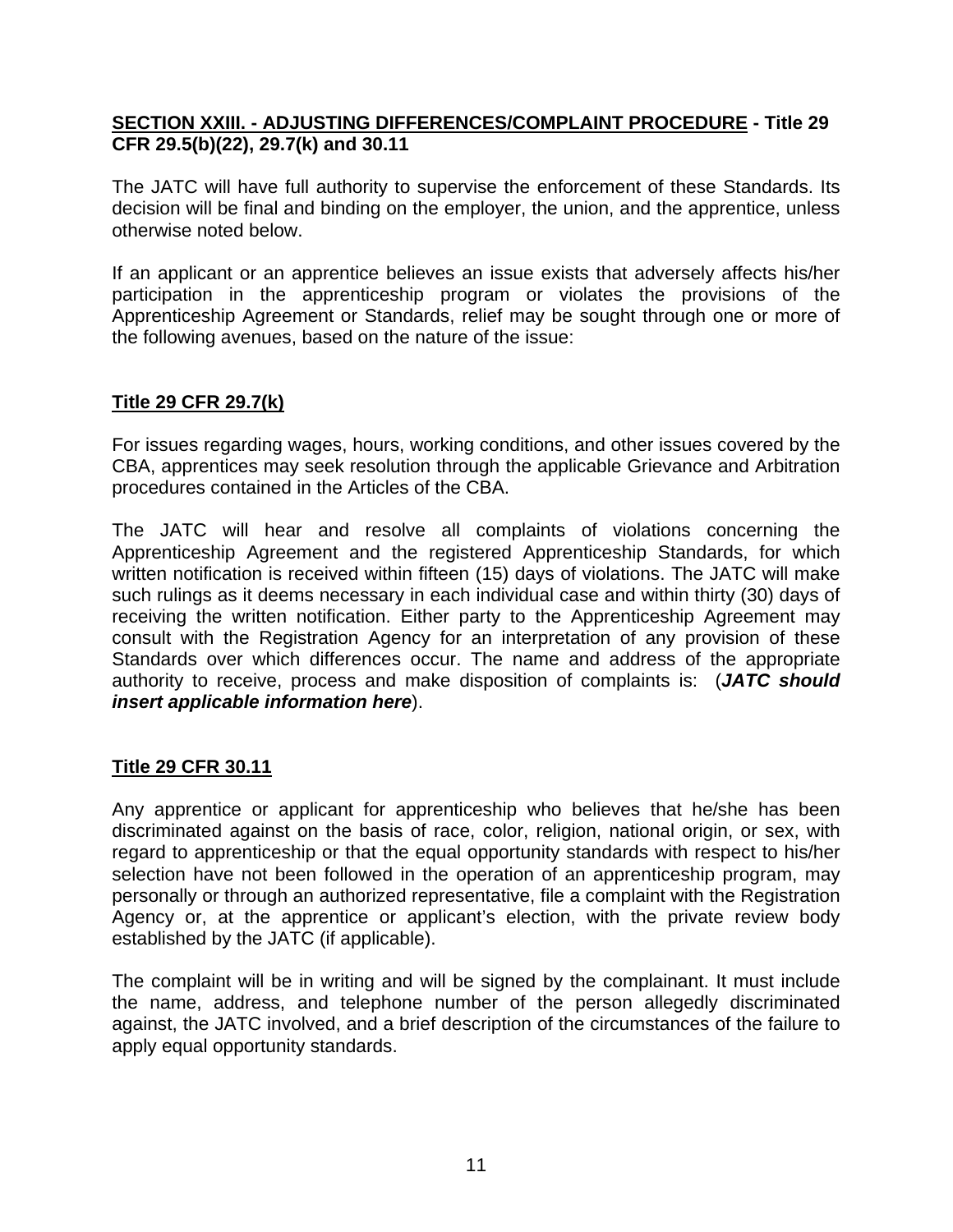The complaint must be filed not later than one hundred eighty (180) days from the date of the alleged discrimination or specified failure to follow the equal opportunity standards, and in the case of complaints filed directly with the review body designated by the JATC to review such complaints, any referral of such complaint by the complainant to the Registration Agency must occur within the time limitation stated above or thirty (30) days from the final decision of such review body, whichever is later. The time may be extended by the Registration Agency for good cause shown.

Complaints of discrimination in the apprenticeship program may be filed and processed under Title 29, CFR, part 30, and the procedures as set forth above.

The JATC will provide written notice of their complaint procedure to all applicants for apprenticeship and all apprentices.

#### **SECTION XXIV. - COLLECTIVE BARGAINING AGREEMENT (CBA) – Title 29 CFR 29.11**

Nothing in this part or in any apprenticeship agreement will operate to invalidate:

- (a) Any apprenticeship provision in any collective bargaining agreement between employers and employees establishing higher apprenticeship standards; or
- (b) Any special provision for veterans, minority persons, or women in the standards, apprentice qualifications or operation of the program, or in the apprenticeship agreement, which is not otherwise prohibited by law, Executive Order, or authorized regulation.

#### **SECTION XXV. - TRANSFER OF AN APPRENTICE AND TRAINING OBLIGATION – Title 29 CFR 29.5(13)**

The transfer of an apprentice between apprenticeship programs and within an apprenticeship program must be based on agreement between the apprentice and the affected JATC, and must comply with the following requirements:

- 1. The transferring apprentice must be provided a transcript of related instruction and on-the-job learning by the JATC;
- 2. Transfer must be to the same occupation; and
- 3. A new apprenticeship agreement must be executed when the transfer occurs between the JATCs.

If the Sponsor is unable to fulfill his/her training obligation due to lack of work or failure to conform to these Standards the Sponsor will make every effort to refer the apprentice with his/her consent to another employer, Registration Agency or One Stop for placement into another registered apprenticeship program. This will provide the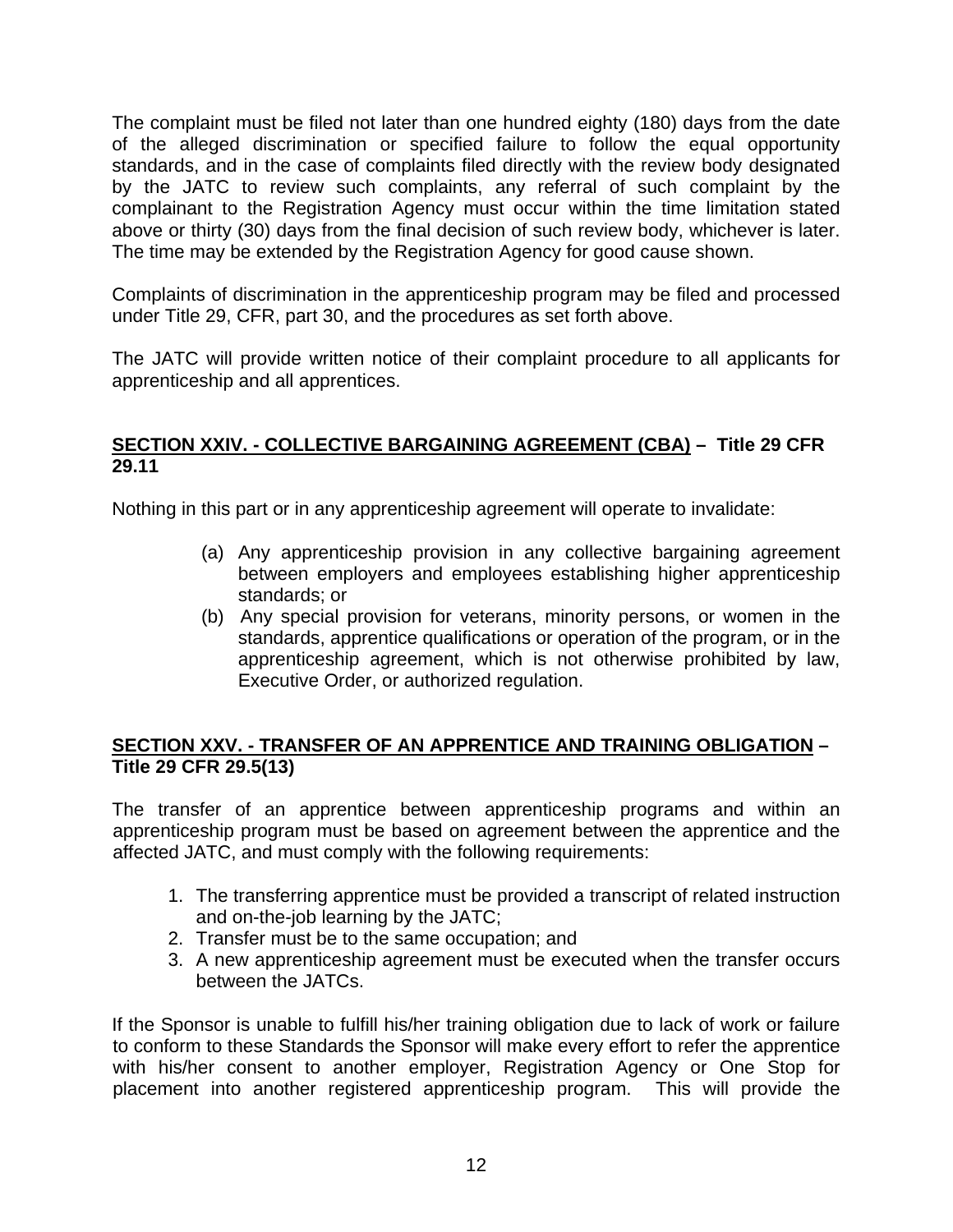apprentice an opportunity for continuous employment and completion of their apprenticeship program. The apprentice must receive credit from the new employer for the training already satisfactorily completed.

#### **SECTION XXVI. - RESPONSIBILITIES OF THE APPRENTICE (EXAMPLE ONLY)**

Apprentices, having read these Standards formulated by the JATC and signed an Apprenticeship Agreement with the Committee, agree to all the terms and conditions contained therein and agree to abide by the Committee's rules and policies, including any amendments, serve such time, perform such manual training, and study such subjects as the Committee may deem necessary to become a skilled (*insert Construction Craft Laborer or Home Performance Laborer*).

In signing the Apprenticeship Agreement, apprentices assume the following responsibilities and obligations under the apprenticeship program:

- A. Perform diligently and faithfully the work of the occupation and other pertinent duties assigned by the JATC and the employer in accordance with the provisions of these Standards.
- B. Respect the property of the employer and abide by the working rules and regulations of the employer, union and the JATC
- C. Attend and satisfactorily complete the required hours in the OJL and in related instruction in subjects related to the occupation as provided under these Standards.
- D. Maintain and make available such records of work experience and training received on the job and in related instruction as may be required by the JATC.
- E. Develop and practice safe working habits and work in such a manner as to assure his/her personal safety and that of other workers.
- F. Work for the employer to whom the apprentice is assigned for the completion of apprenticeship, unless reassigned to another employer or the Apprenticeship Agreement is terminated by the JATC.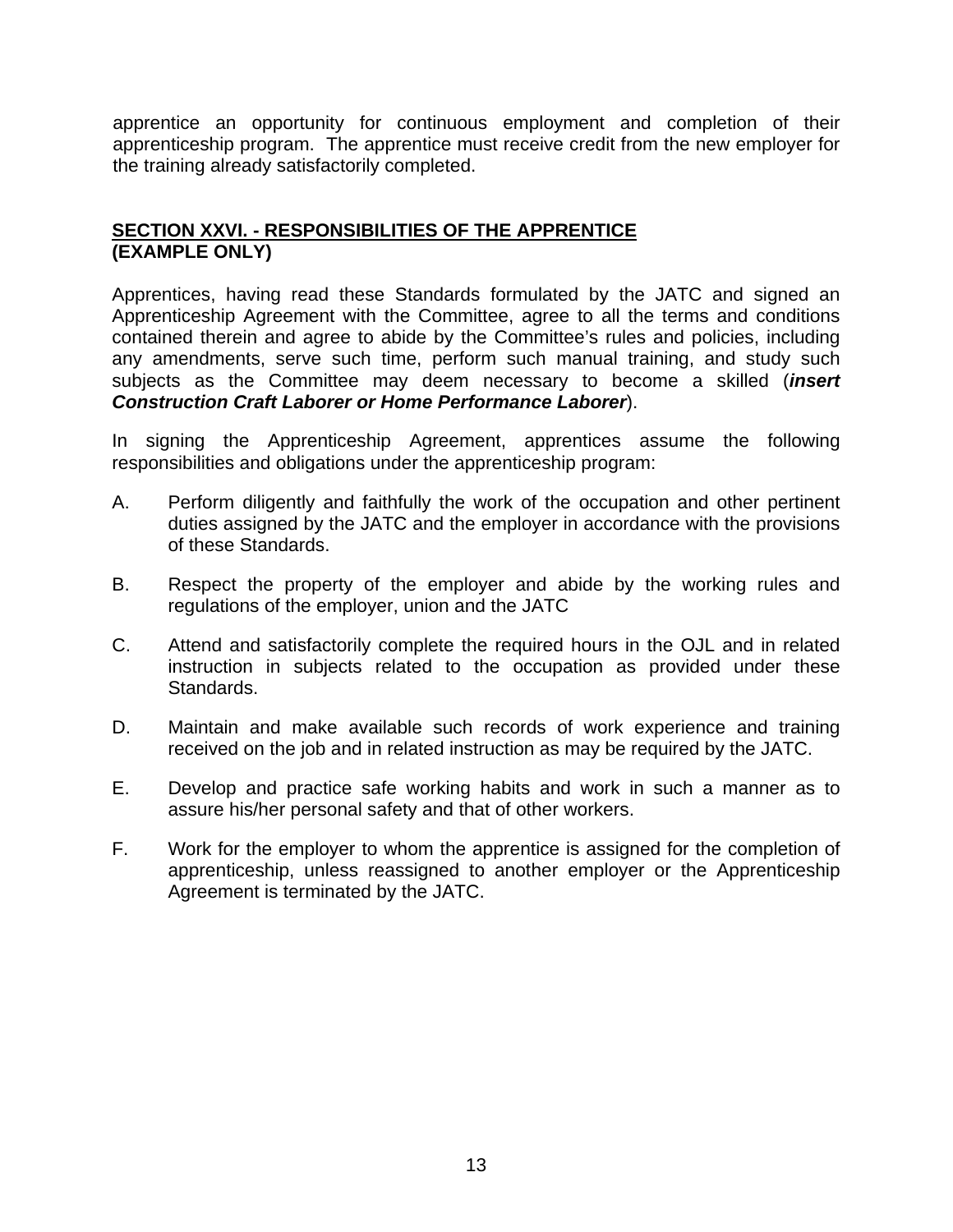#### **SECTION XXVII. – TECHNICAL ASSISTANCE**

Technical Assistance such as that from the U.S. Department of Labor, Office of Apprenticeship, State Apprenticeship Agencies, and vocational schools—may be requested to advise the JATC.

The JATC is encouraged to invite representatives from industry, education, business, private and/or public agencies to provide consultation and advice for the successful operation of their training program.